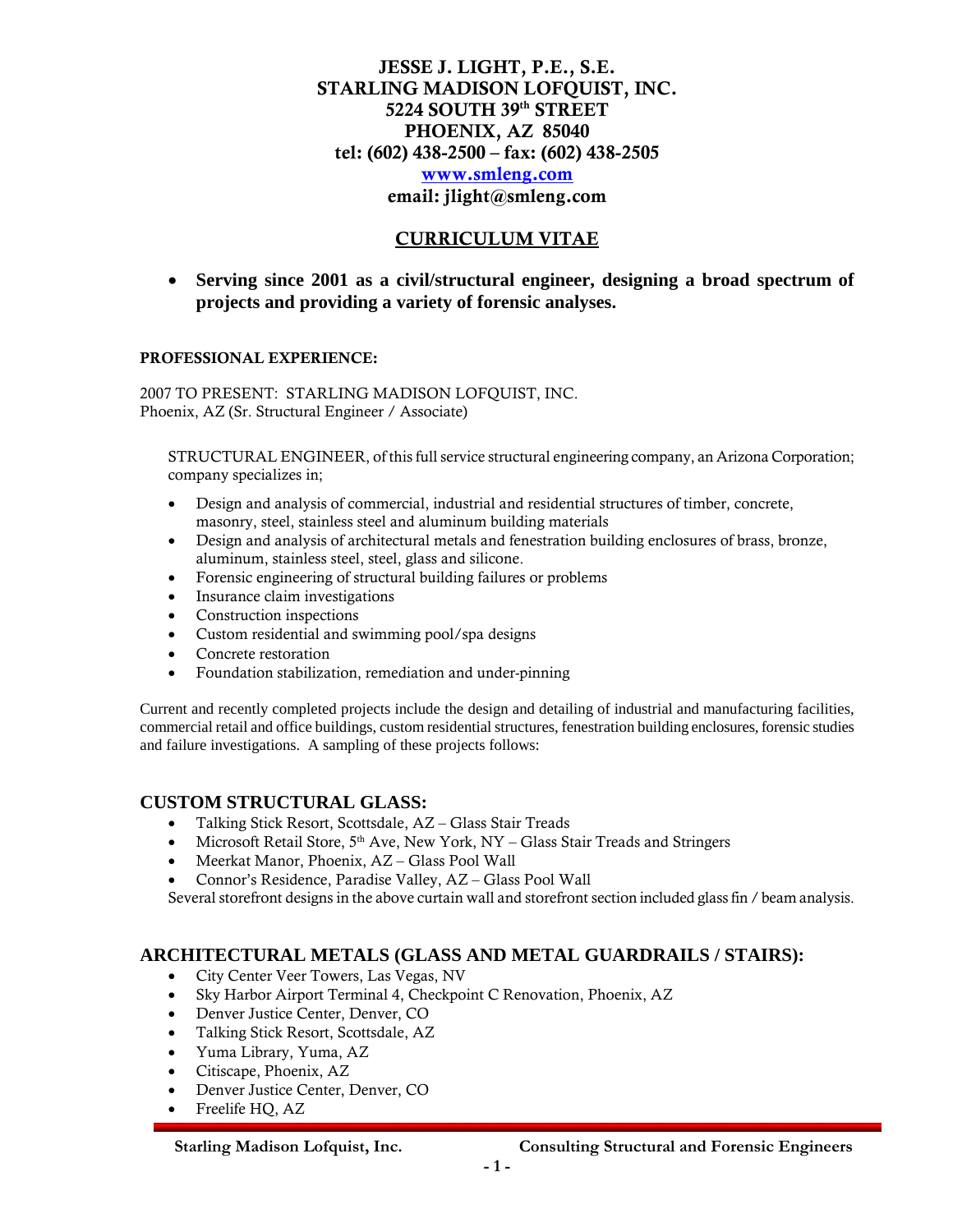# **ARCHITECTURAL METALS (GLASS AND METAL GUARDRAILS / STAIRS) (CONT'D):**

- Microsoft Retail Store, 5<sup>th</sup> Ave, New York, NY
- Villa Sport, Phoenix, AZ
- McCarran Airport, Las Vegas, NV
- Fashion Square, Mesa, AZ
- Veterans Medical Center, Phoenix, AZ
- Dysart Unified School District, Surprise, AZ
- University of Texas, El Paso, TX
- Centennial Elementary School, Gilbert, AZ
- Tempe Library, Tempe, AZ
- Mitchell Physics, TX
- Chandler City Hall, Chandler, AZ
- Smith Center of the Performing Arts, Las Vegas, NV
- Herberger Theater, Phoenix, AZ
- South Mountain Community College Library, Phoenix, AZ
- Arizona Science Center, Phoenix, AZ
- Westin Kierland Resort Ballroom, Phoenix, AZ
- History Colorado Center, Denver, CO
- Arizona State University ISTB4, Tempe, AZ
- East Valley Institute of Technology, Mesa, AZ
- USF Center for Science & Innovation, San Francisco, CA
- Ralph Carr Judicial Center, Denver, CO
- POW MIA, Honolulu, HI
- Fort Thomas USD, Pima, AZ
- University of Texas Arts and Tech Facility, Dallas, TX
- San Andreas Courthouse, San Andreas, CA
- Hyatt Tower, Scottsdale, AZ
- San Jose State University, San Jose, CA
- Vee Quiva Hotel and Casino, Laveen, AZ
- San Francisco Public Safety Building, San Francisco, CA
- San Jose Health Center, San Jose, CA
- Apple Store at Pioneer Place, Portland, OR
- Top Golf, Scottsdale, AZ
- Lory Student Center CSU, Fort Collins, CO
- Amway Platforms, Quincy, WA
- VA Southwest Healthcare Clinic, Gilbert, AZ
- Children's Learning Adventure, Goodyear, AZ
- River Oaks, Houston, TX
- Capitol Hill Station U240, Seattle, WA
- Mauka Ewa Parking, Honolulu, HI
- Folsom Lake College, Rancho Cordova, CA
- Casino Royale Hotel, Las Vegas, NV
- GoDaddy, Tempe, AZ

#### **CURTAIN WALL / STOREFRONT:**

- Phoenix Children's Hospital, Phoenix, AZ
- WL Gore Pinnacle Peak Campus Phase 1B, Phoenix, AZ
- Okland Office Building, Phoenix, AZ
- Bridget Hall, Chandler, AZ
- Mercy Medical Commons, Gilbert, AZ

 **Starling Madison Lofquist, Inc. Consulting Structural and Forensic Engineers**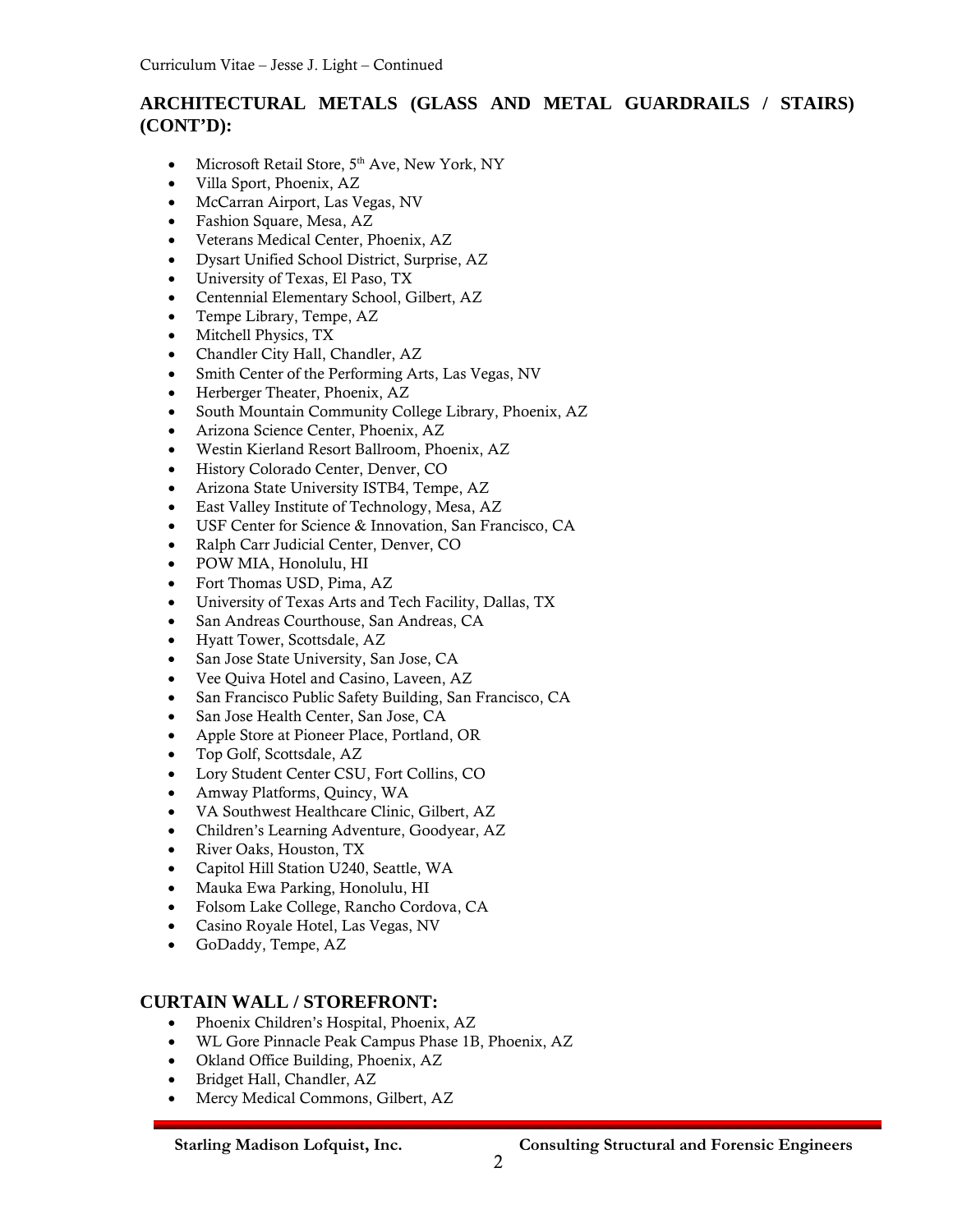# **CURTAIN WALL / STOREFRONT (CONT'D):**

- Kino Phych Hospital, Tucson, AZ
- Phoenix Sky Train, Sky Harbor International Airport, Phoenix, AZ
- Arizona State University Interdisciplinary Science & Technology Building 4, Tempe, AZ
- Phoenix, Biomedical Campus Health Sciences Education Building, Phoenix, AZ
- East Valley Institute of Technology, Mesa, AZ
- Harrah's Ak-Chin Hotel, Maricopa County, AZ
- Gateway Community College Incubator Building, Phoenix, AZ
- West 6 Curtain Wall Repair, Tempe, AZ
- Gateway Community College Integrated Education Building, Phoenix, AZ
- DPR Phoenix Headquarters, Phoenix, AZ
- Joint Courts Complex, Court Tower Phase 1, Tucson, AZ
- UMB Bank, Scottsdale, AZ
- Gilbert Arizona Tempe, Gilbert, AZ
- CyrusOne Data Center, Chandler, AZ
- Banner Estrella Medical Center Expansion, Phoenix, AZ
- Maricopa City Hall, Maricopa County, AZ
- Arizona State University Block 12, Tempe, AZ
- Vee Quiva Hotel and Casino Expansion, Laveen, AZ
- Banner MD Anderson Cancer Center, Gilbert, AZ
- University of Arizona Cancer Center, Phoenix, AZ
- Northern Arizona University Science & Health Building, Flagstaff, AZ
- Chandler-Gilbert Community College Coyote Center, Chandler, AZ
- Intel Annex Vestibule, Chandler, AZ
- Skysong Plaza III, Scottsdale, AZ
- CyrusOne Pheonix Phase II Building 4, Chandler, AZ
- Saint Xavier University, Gilbert, AZ
- Biosciences Partnership Building, Phoenix, AZ
- Scattergood Unit 3, Las Angeles, CA
- Rivulon, Gilbert, AZ
- Northern Arizona University Student and Academic Services Building, Flagstaff, AZ
- Yuma Regional Medical Center, Yuma, AZ
- Skysong Plaza IV, Scottsdale, AZ
- Arizona State University Student Housing, Tempe, AZ
- Banner University Medical Center, Tucson, AZ
- McKinney San Tan Office Building, Chandler, AZ
- Banner University Medical Center, Phoenix, AZ
- CyrusOne Building 5 Data Hall 55 TI, Chandler, AZ
- Arizona State University Student Pavilion, Tempe, AZ
- Honor Health Scottsdale Osborn Medical Center Tower Improvements, Scottsdale, AZ
- Lifeway Corporate Headquarters, Nashville, TN
- Arizona State University Bio-design Institute Building C, Tempe, AZ

In addition, I have designed many storefronts for clients in AZ, CA, NV, WA, OR, HI & NY. Tesla, Microsoft, Coach, Disney, Ermenegildo Zegna, Topshop Topman, Lindt, Celine, Primark, Brook 35 & West, Dolce & Gabbana, J. Jill, Stuart Weitzman, IMAX, Phoenix Theater, Prada, Burberry, ABC Stores and Chapel Hats. Several storefront designs have included glass fin / beam analysis.

# **RETAIL / COMMERCIAL OFFICE:**

- Harvest Family Church, Casa Grande, AZ
- Rhodes Jr. High Pool Renovation, Mesa, AZ
- Bondurant Superkart School, Phoenix, AZ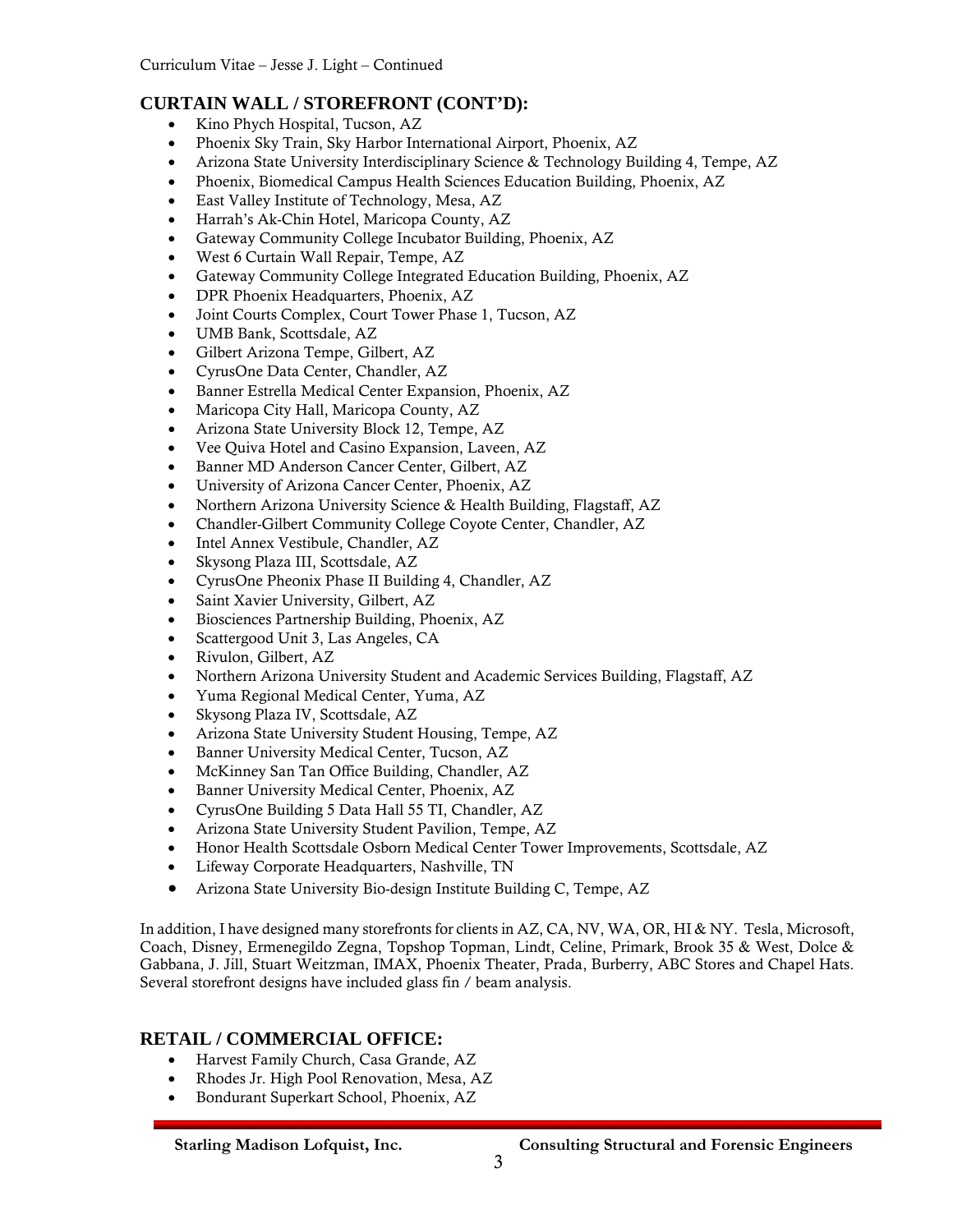### **RETAIL / COMMERCIAL OFFICE (CONT'D):**

- KOA Facility, Williams, AZ
- Military Operations on Urban Training Facility, Florence, AZ
- Pratte Hanger, Chandler, AZ
- Willet Residence, Park City, UT
- Northern Hills Community Church, Phoenix, AZ
- Sprouts, Centennial, CO
- Di-Matrix Manufacturing Facility Renovation, Phoenix, AZ
- Basha's Center Rehabilitation, Fountain Hills, AZ
- SMIL Mountain View 3T MRI Renovation, Scottsdale, AZ
- El Super, Tucson, AZ

### **SPECIAL INSPECTION EXPERIENCE:**

- El Super, Tucson, AZ Currently under construction Structural masonry
- Mennucci Residence, Maricopa County, AZ Complete Helical pier foundation stabilization
- Rhodes Jr. High School Pool Renovation, Mesa, AZ Complete Structural masonry and welding
- Harvest Family Church, Casa Grande, AZ Currently under construction Structural masonry and bolts placed in concrete
- Quemetco Metals, Inc., Casa Grande, AZ Completed Structural concrete and welding
- Pratte Hanger, Chandler, AZ Completed Structural welding

In addition to the above, I have performed many other epoxy / anchor bolt installations, field welding, masonry grout placement and reinforcement and concrete placement and reinforcement special inspections.

### **FORENSIC STUDIES AND FAILURE INVESTIGATIONS:**

Provided structural damage assessments and repairs for tree and vehicle impacts, fire and water restoration, broken/cut roof trusses, pool cracking and concrete tilt panel wall cracking at various locations in Arizona for a variety of insurance companies and private home and building owners.

### 2006 TO 2007: BEACON ENGINEERING, LLC.

Queen Creek, AZ (Structural Design Engineer/ Owner)

- Design and analysis of custom residential structures of timber, concrete, masonry and steel building materials
- Post-tension foundation design
- Construction inspections and site observations

#### 2001 TO 2006: JORDAN ENGINEERING GROUP, LLC.

Phoenix, AZ (Design Engineer In-Training/ Project Manager) – Main Clients - Fulton Homes and Trend Homes

- Design and analysis of tract residential structures of timber, concrete, and steel building materials
- Post-tension foundation design
- Construction inspections and site observations

#### PROFESSIONAL REGISTRATIONS:

- Arizona Civil Engineer No. 43826
- Arizona Structural Engineer No. 58912